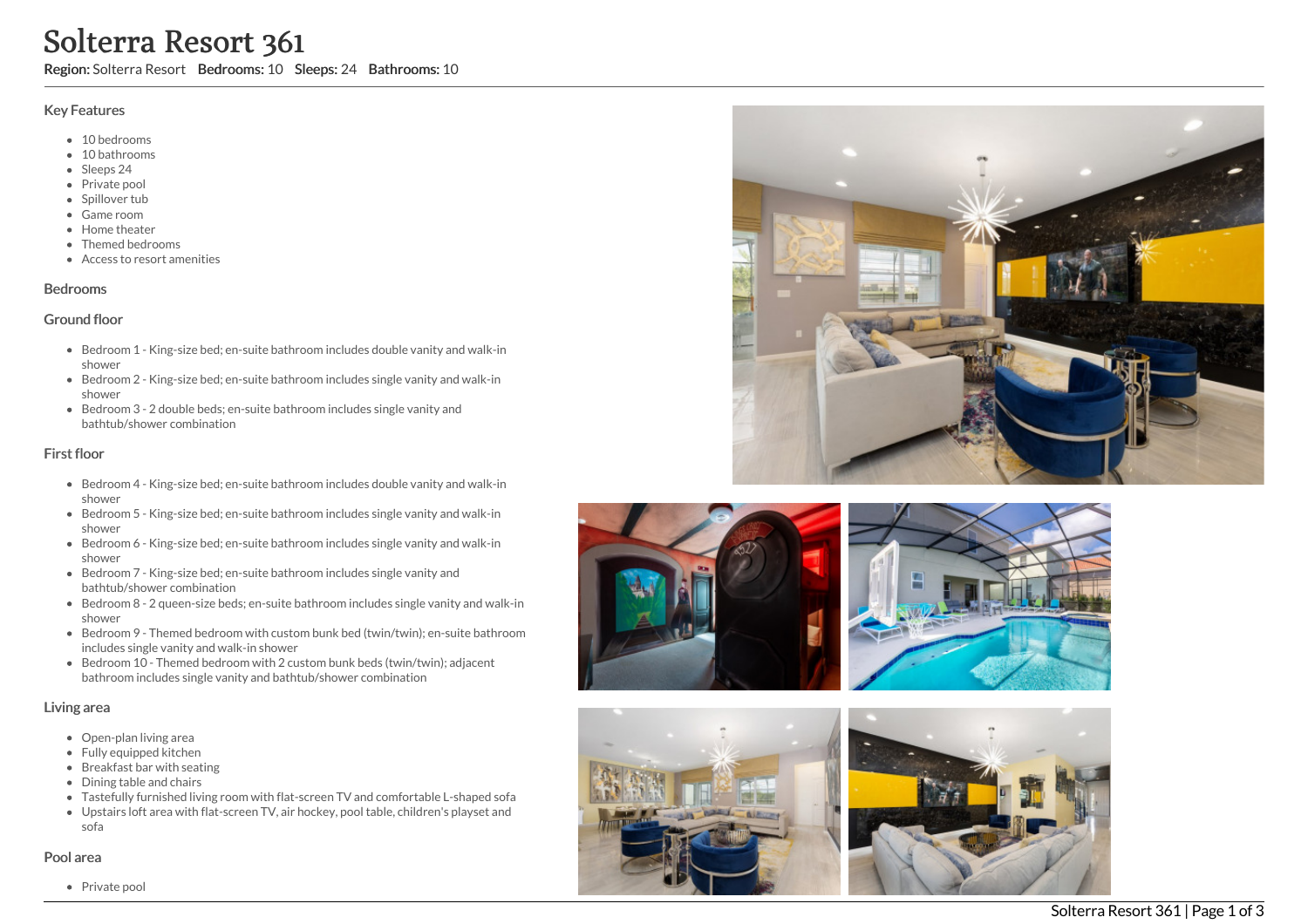- Spillover tub
- Basketball hoop
- Foosball table
- Sunloungers
- Covered lanai with outdoor lounge seating and table and chairs

### Home entertainment

- Flat-screen TVs in living areas and all bedrooms
- Game room with basketball hoop game, bowling game and arcade game
- Home theater includes projector screen and cinema-style seating

### General

- Air conditioning throughout
- Complimentary wifi
- Bedding and towels included
- Private parking for up to 5 cars only

### Laundry room

- Washer and dryer
- Iron and ironing board

# Children's equipment available for hire

- Crib
- Stroller
- $\bullet$  High chair
- Pack and play

# Resort Facilities

Situated in the Davenport area of Orlando, Solterra Resort is perfectly located just 15 miles from Disney World. Designed to be a tranquil and relaxing escape for the whole family, visitors to the resort will have full access to an amazing range of amenities throughout their stay. For guests who prefer to stay active, there is a fitness center on site, as well as a playground, games rooms and sports courts - challenge the family to a game of tennis before retiring to the pool. Here, you can swim in peace, relax with a cocktail in a private cabana or float down the lazy river soaking up the gorgeous Florida sun. At the heart of the resort, guests will find the Grand Clubhouse, the ideal location for reconnecting over a delicious dinner after a busy day exploring!

# Places of interest

- Golf course 7 miles
- Supermarket 3 mile
- $\bullet$  Shopping mall 3 miles
- Disney World 11 miles
- Seaworld 16 miles
- Universal Studios 21 miles
- Legoland 26 miles
- Beaches 76 miles